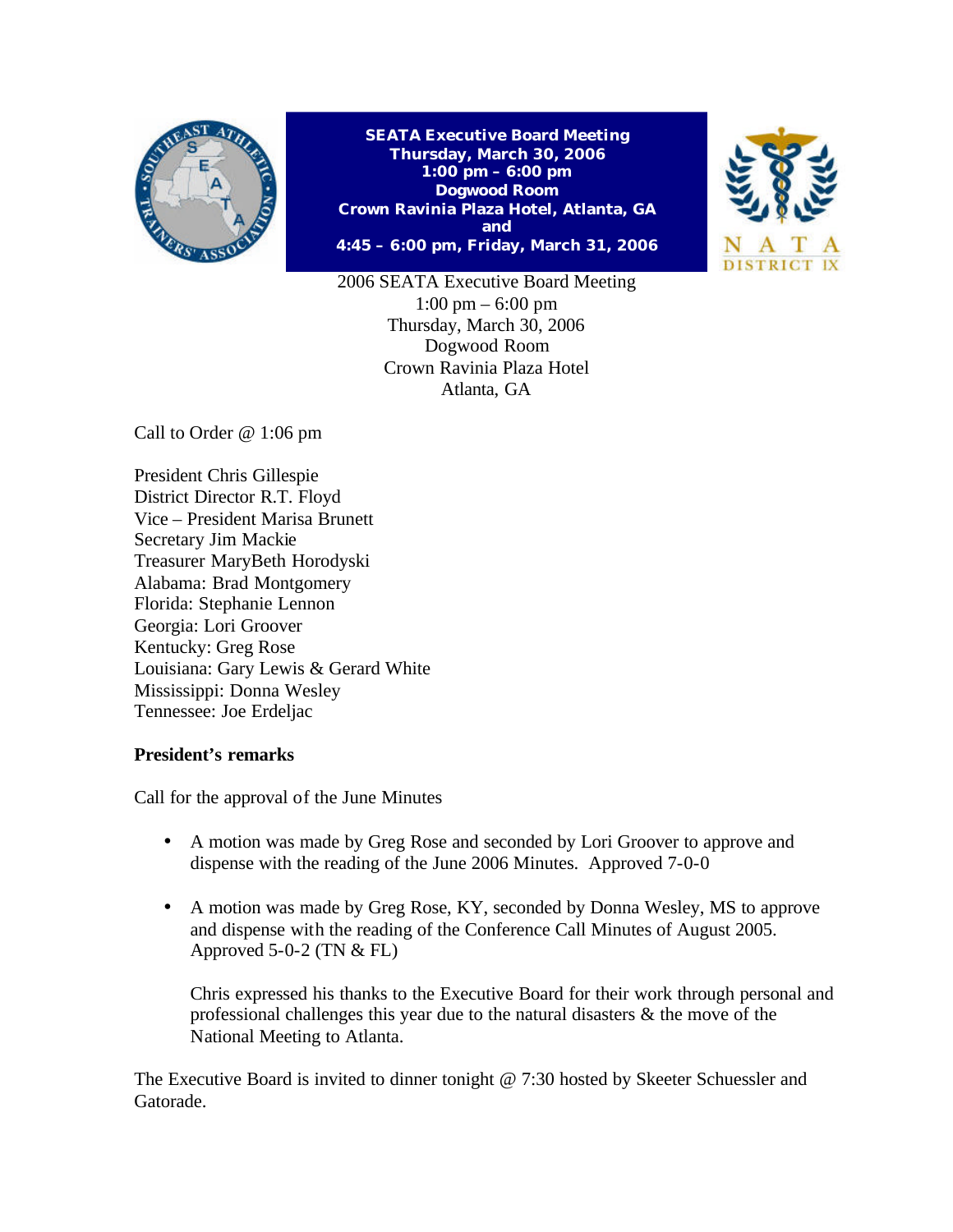### **District Director's Report:**

- $\blacksquare$  A list of District 9 award recipients was noted
- CMS update: continuing to pursue this legislatively
- Volunteers are requested for the June meeting in Atlanta, GA
- NATA Welcome Reception will be held at the new Georgia Aquarium
- Pre-hospital care of the spine injured athlete is currently being updated
- Authorized a summit regarding Sudden Cardiac Arrest this spring
- **•** Presented information regarding NATA Star power
- **A Membership Task force is being formed**
- Approved the  $4<sup>th</sup>$  edition of the Athletic Training Educational Competences
- The Age Specific Task force has completed their work and will continue to work as a part of the Public Relations Committee
- ß Please refer to SEATA.ORG for more information from the Director's report

# **Secretary's Report**

Information was distributed to State Presidents regarding the following: Membership summary March '05 and February '06 Hole-Punch Responsibilities were distributed for CEU confirmation Newsletter Survey results show we will continue to publish a newsletter and make available to the membership on the website National Provider Identifier (NPI) National Outcome Research Analysis (NORA) Conference Call Information distributed On Line Voting Information will be reviewed Current status and availability of the NATA Database

• A motion was offered by Joe Erdeljac, TN and seconded by Donna Wesley, MS. That the Secretary would provide each state with quarterly membership reports from the database to include all membership categories, settings, & include suspended members. These reports will be offered in January, April, July, and October.

# **Treasurer's Report**

2005 Cash Flow Inflows \$245,482.47 2005 Cash Flow Outflows \$209,080.13 2005 Overall Total \$36,402.34 Investment Accounts \$192,399.95 Savings Account \$7, 138.07

A review of Career Center Distribution funds was discussed and this will be reviewed in December 2006 as discussed following three years from its initial implementation.

The current Career Center funds will be divided equally among the six participating states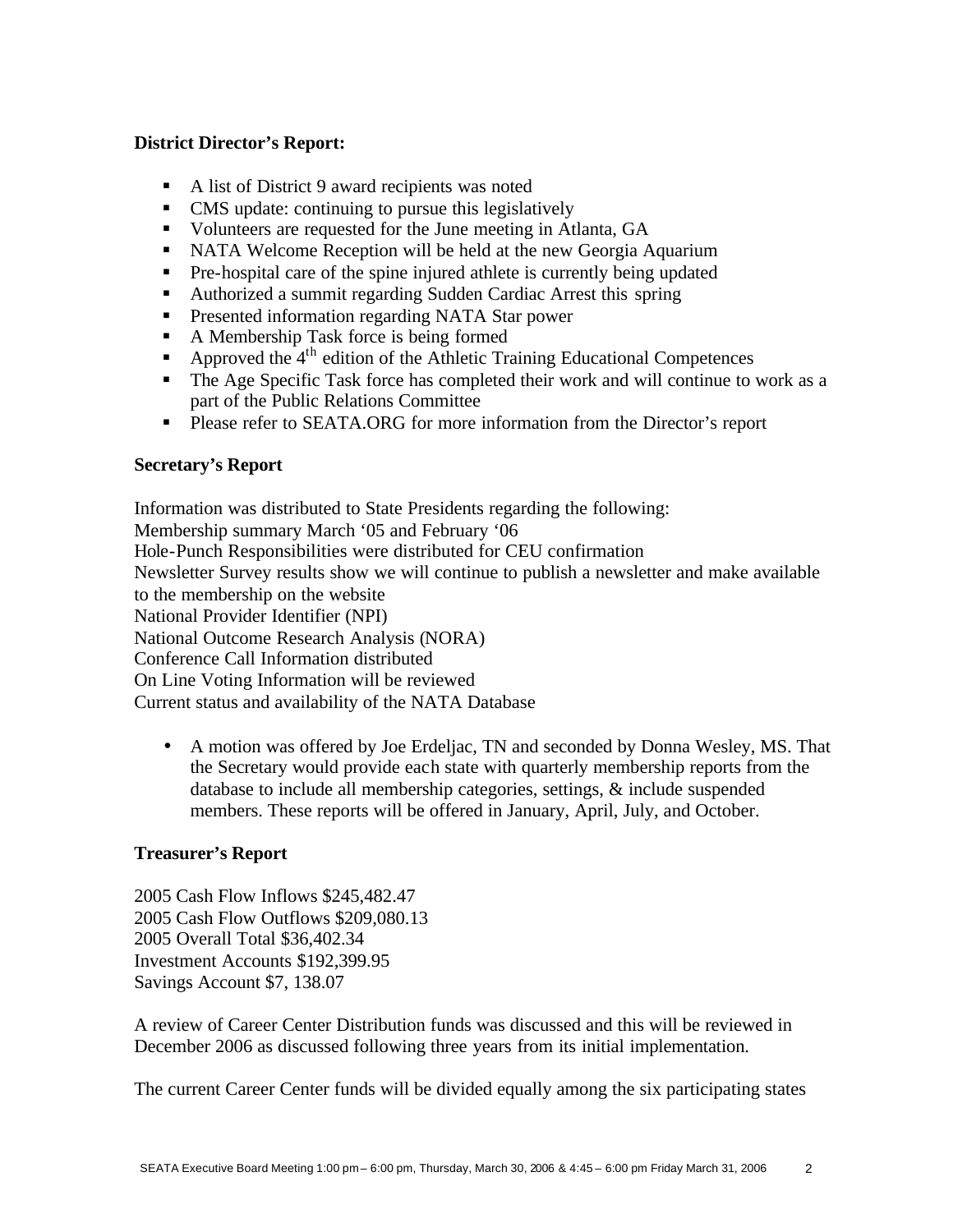(Georgia excluded) and Treasurer will send checks to the state Presidents.

A motion was offered by Greg Rose, KY and seconded by Joe Erdeljac, TN to donate our old computers to a charitable organization. Approved 7-0-0

The request for an additional new computer was approved for purchase for the incoming Secretary. This is consistent with our purchase of new computers on an as needed basis to stay up to date with our electronic needs.

### **Vice – President's Report**

Marisa Brunett introduced Staci Sabiston of Conference Direct to discuss assisting with our future meeting planning services.

### **Future State Meetings**

Alabama May 19 - 21, 2006 in San Destin, FL Florida April 21- 23, 2006, Hilton Altamonte Springs, FL Georgia January 2007 Kentucky February 2007 Louisiana June 9-10, 2006 & January 2007 Mississippi July 10-12, 2006 @ the Pearl River Resort in Philadelphia, MS Tennessee January 2007

# **Break @ 2:35 pm & resumed @ 2:50 pm**

Meeting resumed with group introductions & welcome of new Members Stephanie Lennon, FL and Joe Erdeljac, TN

Marisa Brunett, VP discussed our current meeting situation and opportunity with Conference Direct. A decision is forthcoming.

R.T. Floyd spoke briefly regarding the re: exchange of meeting planners with District 1 & 2 is still being discussed by the respective districts.

# **Funding of National Committee Chairs for attendance at Committee Day @ NATA Annual Meeting**

A report was given by Marisa Brunett and her group consisting of Brad Montgomery, AL and Donna Wesley, MS

• A motion was made by Donna Wesley, MS and seconded by Greg Rose, KY for a line item for travel for committee purposes with an aggregate cap of \$4,000 and \$200.00 per committee and following the guidelines with approval from President and Treasurer. Committee Chairs will submit a formal request for approval at least 30 days prior to event and submission of all original receipts, a SEATA Expense request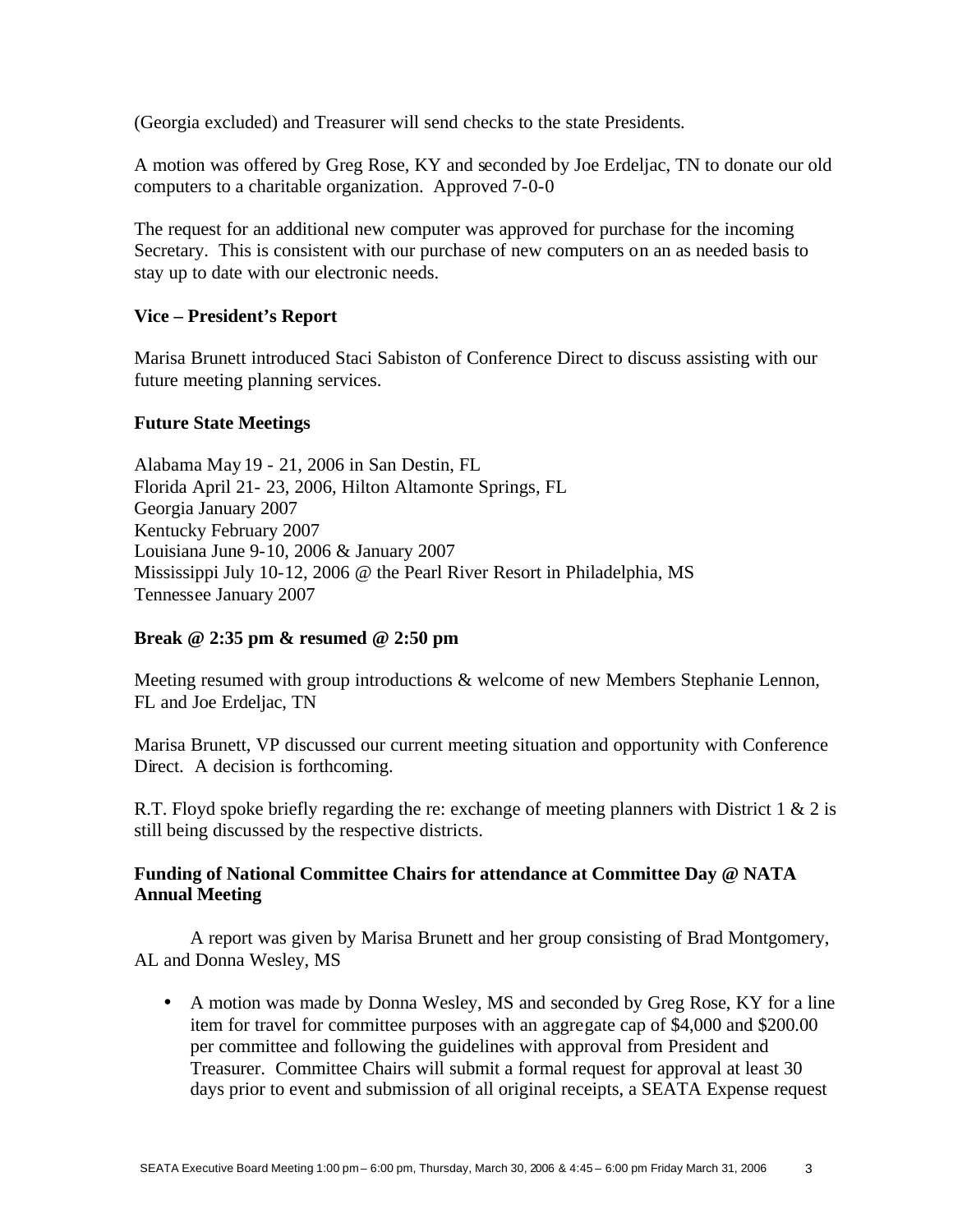and updated Committee Reporting Form within 30 days of the event. Approved 7-0-0

### **Strategic Planning Meeting follow-up:**

• Chris recommends the formation of a Strategic Planning Task Force for SEATA and that we do it ourselves with a select group of people who are currently involved and have been involved with our organization. Stephanie Lennon, FL; Brad Montgomery, AL & Joe Erdeljac, TN have agreed to serve in this capacity.

# **Committee Reports:**

**David Green, Exhibits**: 42 Exhibitors, trend nationally is a reduced amount of exhibitors. David is thanked for his efforts in this capacity.

**Mike Wilkinson, REF**: Final Unrestricted individual donations for 2005 to the REF were provided by 118 ATC's = \$7,252.00 (Average about \$61.00 per donation). We were second compared to all other districts. This represents 3.25% of our certified Members (regular + students). Tennessee led all states with \$2648.00, followed by MS with \$1299.00, FL with \$1122.00, GA with \$1021.00, AL with \$572.00, KY with \$360.00, and LA with \$229.00. These figures do not reflect donations collected from the SEATA dues or non-certified members.

**Honors & Awards, Crandall Woodson**: Our new display will be up this weekend. Recommends that we develop a SEATA Hall of Fame made up initially of the current NATA Hall of Fame Members from SEATA and a committee be formulated to develop criteria and add additional members.

• A motion was made by Gerard White, LA, seconded by Donna Wesley, MS. to accept the recommendations of the Honors & Awards Committee to develop a SEATA Hall of Fame made up initially of the current NATA Hall of Fame Members from SEATA and a committee be formed to develop criteria and add additional members in the future.

**Site Selection Committee**: Clay Farr reports the recommendation of the committee is for next year's meeting to be held in Nashville, TN. The Board discussed this extensively and will reach a decision this weekend.

Break at 4:25 pm and resumed at 4:37 pm

**College / University Student Committee:** Responsibilities for National Meeting regarding Professional Development with Ron Courson serving as keynote speaker.

**Student Symposium Committee: Ray Castle**: 538 in attendance and interest is growing in this event. 2007 Symposium is scheduled for February in Atlanta at the Crown Ravinia Plaza Hotel.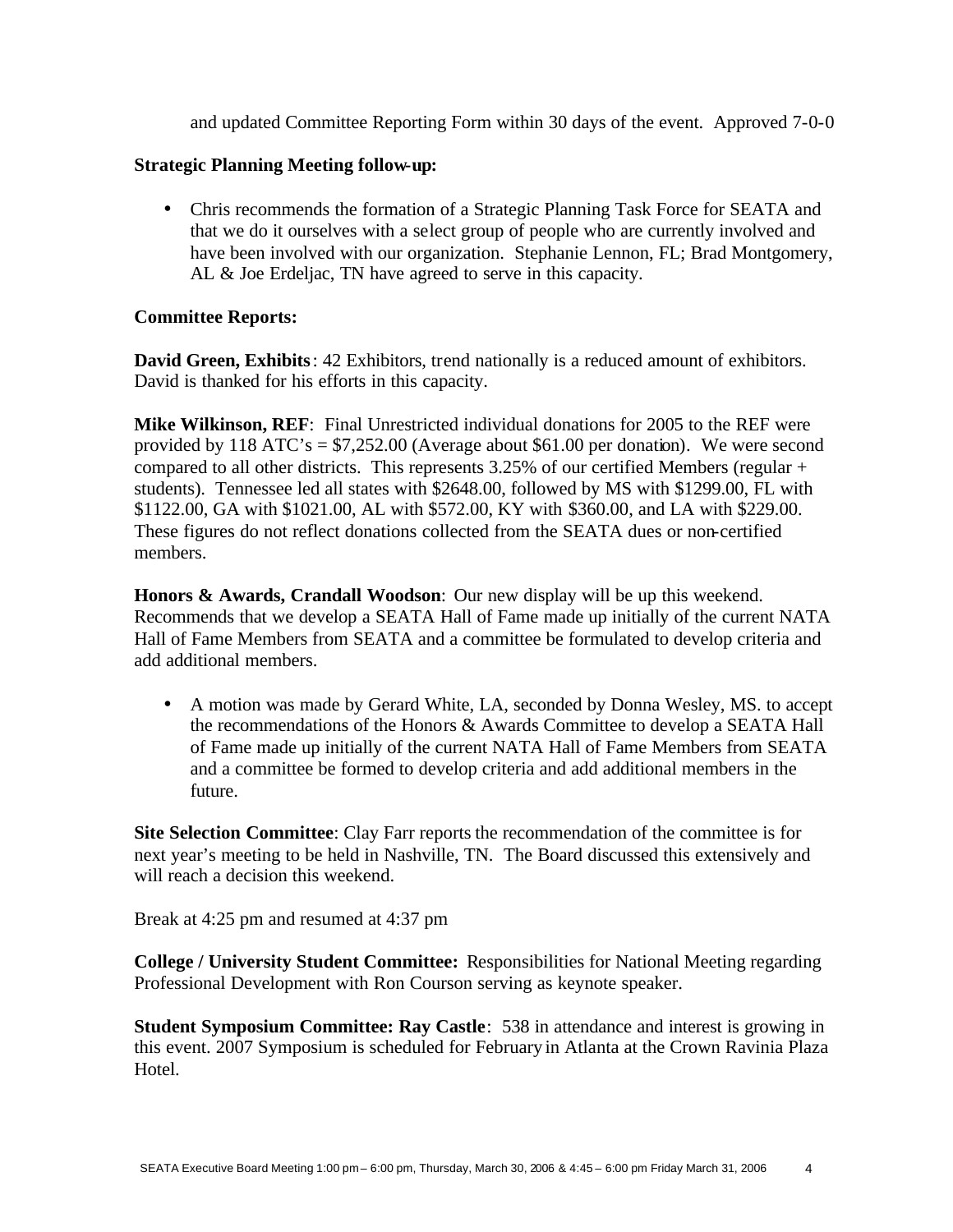**Ray Castle made a presentation regarding MyCEUsource, LLC** which will be implemented on a one year trial basis this year. This is a Video based interface where client signs on and if they decide to view and take the post test then they will be charged for the service.

# **The Board was called into Executive Session @ 5:10 pm**

A motion was presented by Joe Erdeljac, TN, seconded by Greg Rose to ask the President to appoint a Parliamentarian to be in attendance of all meetings of the Executive Board. Approved  $5 - 2$  (AL, LA)

Motion by Joe Erdeljac, TN to appoint Nick Pappas as Parliamentarian Seconded by Stephanie Lennon, FL Motion failed. 3 - 4 (GA, LA, AL, MS) - 0

Motion by Donna Wesley, MS Seconded by Gerard White, LA to meet Friday. Approved 7-0-0 to continue discussion of these and unfinished issues.

Greg Rose, KY proposes additional meetings during the year in late November. The Board is asked to look at their calendars and come up with dates and times available. Web conferencing may be an option and will investigate this further.

# **Election Committee Report: Donna Wesley**

The results of the elections were as follows District Director: R.T. Floyd President: MaryBeth Horodyski Secretary: Lori Groover Treasurer: Jim Mackie Continuing the REF funding policy approved By-Laws amendments were approved

The Board ended the Executive session at 6:20 pm

**Educational Committee**: Carl Mattacola & Monique Butcher Next year's Symposium theme is the Shoulder Discussion regarding the funding of cadavers for mini-courses Consideration of raising the grant amount from \$1,500 to \$2,000

Meeting was adjourned at 6:40 pm

The Board is asked to meet in session on Friday at 4:45 pm @ to complete unfinished business.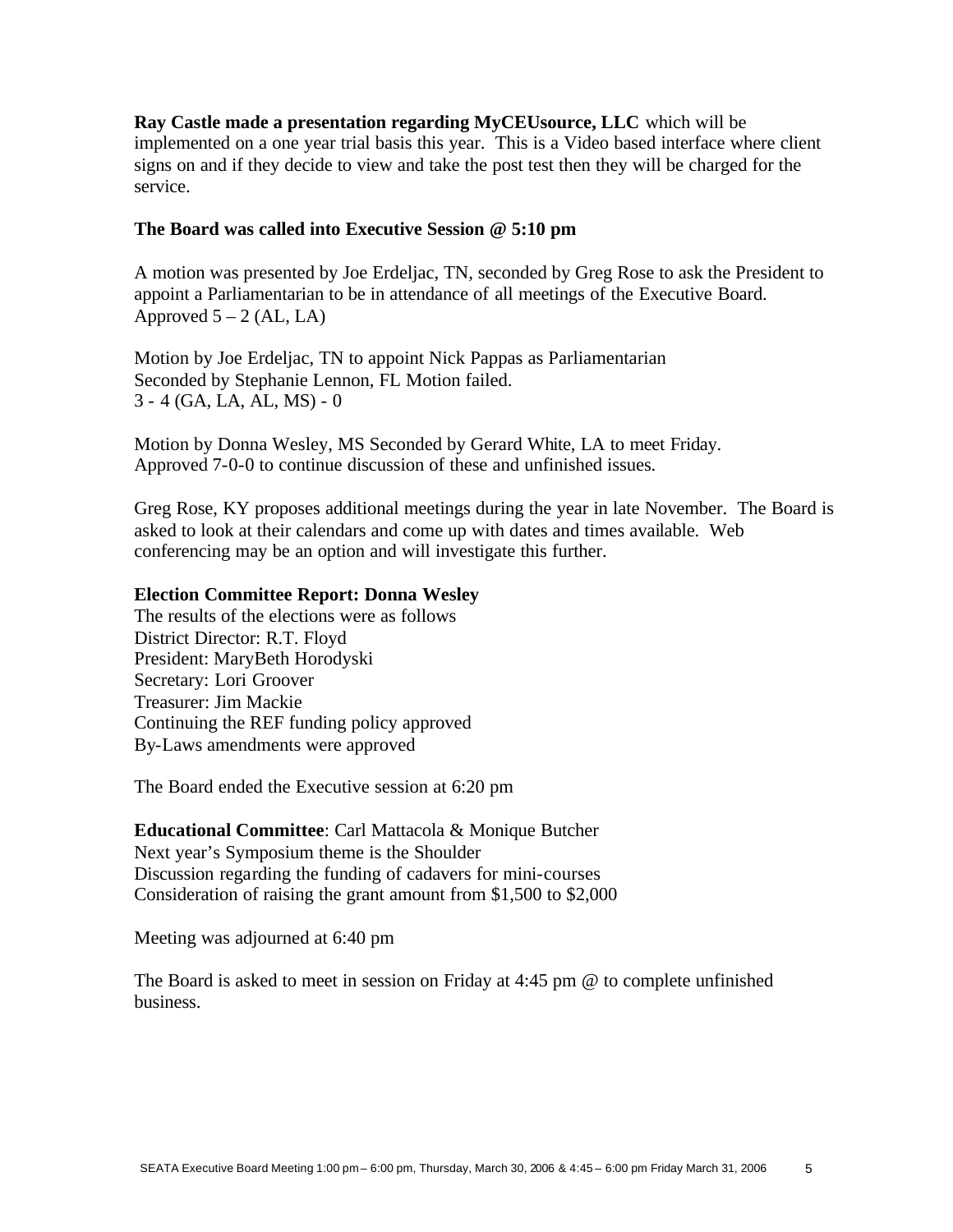# **2006 SEATA Executive Board Meeting Agenda 4:45 – 6:00 pm Friday, March 31, 2006 Crowne Plaza Ravinia Hotel Atlanta, GA**

Meeting was called to order at 4:45 pm by Chris Gillespie

Present were:

President Chris Gillespie District Director R.T. Floyd Vice – President Marisa Brunett Secretary Jim Mackie Treasurer MaryBeth Horodyski Alabama: Brad Montgomery Florida: Stephanie Lennon Georgia: Lori Groover Kentucky: Greg Rose Louisiana: Gary Lewis & Gerard White Mississippi: Donna Wesley Tennessee: Joe Erdeljac

June Executive Board Meeting in Atlanta will be Thursday June 15, 2006 @ 7:00 am – 9:00 am, Continental Breakfast, Location Omni Hotel

Chuck Kimmel entered and addressed the group and expressed a willingness to answer any questions of the Board.

- Lori asked regarding the grace period for dues payment. Chuck stated there are a number of dues issues to be studied by the BOD. The Membership Task force will be addressing some of these issues and R.T. is a member of this committee.
- Greg asked regarding people paying more and receiving fewer services. Chuck responded that services will continually cost more. We are currently on a cycle of dues increase every 3 years.
- Greg asked regarding the career center funds. Chuck responded that that will be addressed in December as planned. These funds are used for expansion programs.
- Chuck invited us to attend the December NATA Board of Directors Meeting in conjunction with PBATS in Orlando at the Disney property. There will be a reception with the BOD to be scheduled.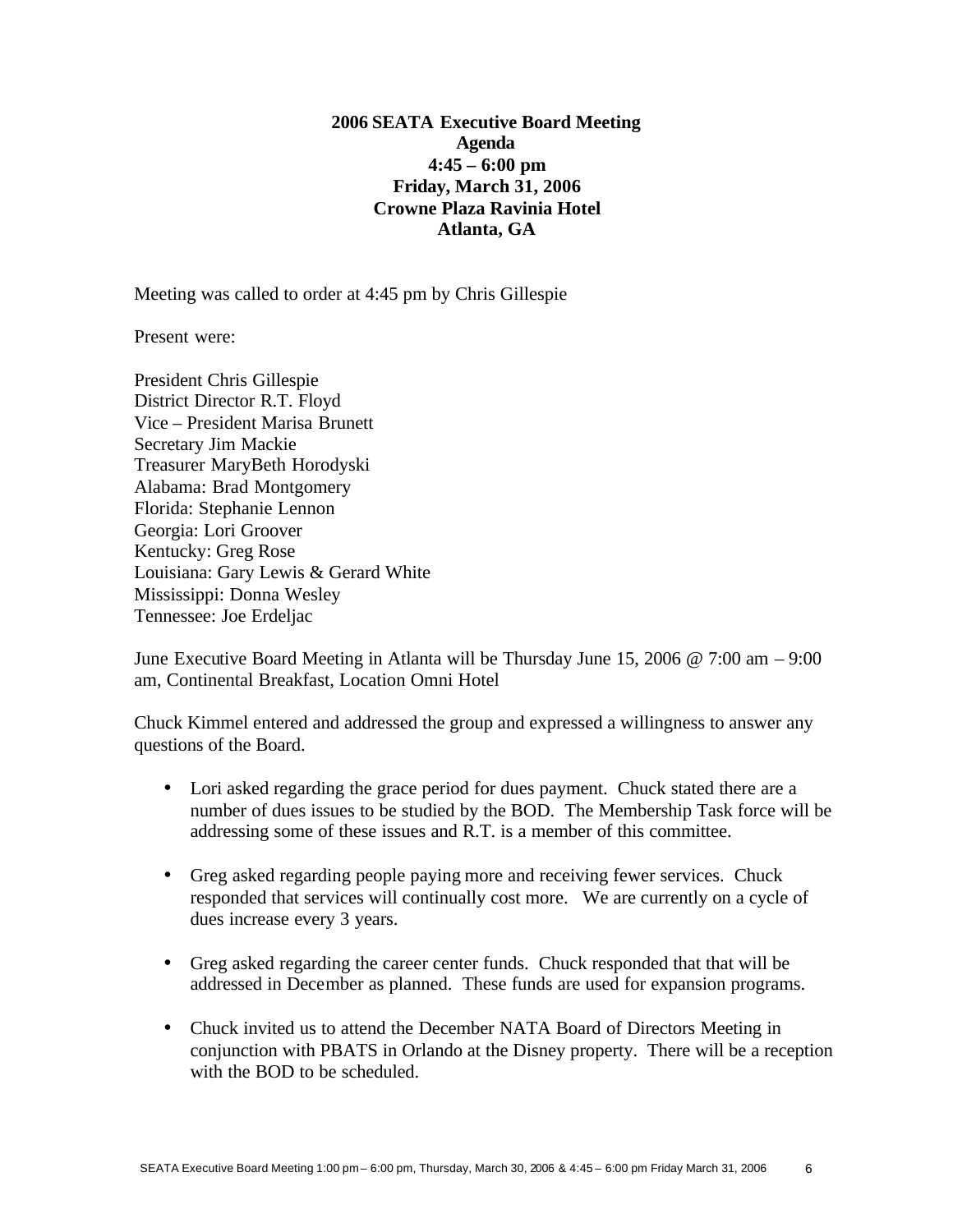- Donna asked regarding grants for advertisements being available for smaller schools (historically black colleges, Div II – III, NAIA, etc). Chuck responded this could be considered by the BOD yet criteria would need to be established.
- R.T. related an idea being discussed to accommodate our loss due to reasons beyond our control of several NATA Committees to meet at the Crowne Ravinia property in the coming year. Chuck & others will meet with the Hotel people tomorrow.

# **Future SEATA Symposium Sites / Conference Direct**

MaryBeth reported that we will be penalized \$16,000 – 18,000 for not meeting our room and beverage minimum requirement. She noted also we are not going to get to a 500 room projection for next year. We need to lower our guarantees to be fiscally responsible.

Joe Erdeljac, TN, asked that the Symposium & Research & Education Committee investigate combining the Student and Members Symposium.

Lori Groover, GA, suggested looking at not having the meeting every year.

Chris reminded the group that we need to focus on our 2007 meeting as the properties are only available now.

David related that our vendors prefer to remain in Atlanta. They do not prefer the March dates as the College / University AT's are not available and they are the primary buyers. They would prefer a February date.

A motion was made by Stephanie Lennon, FL, seconded by Lori Groover, GA to accept Conference Direct to aid securing our symposium location and arrangements. 7-0-0

MaryBeth is asked to ask Conference Direct to look for dates and opportunities in February or the first weekend in March to negotiate the best rates and opportunities.

# **Parliamentarian issue discussion**

Discussion that person would serve as an ex-officio member of the Executive Board

R.T. suggests that we approach NATA Legal counsel to assist with giving direction and answers to our questions regarding this matter.

A motion is made by Stephanie Lennon, FL, second by Greg Rose, KY, to establish a relationship with NATA legal counsel to assist with these questions regarding our By-Laws &